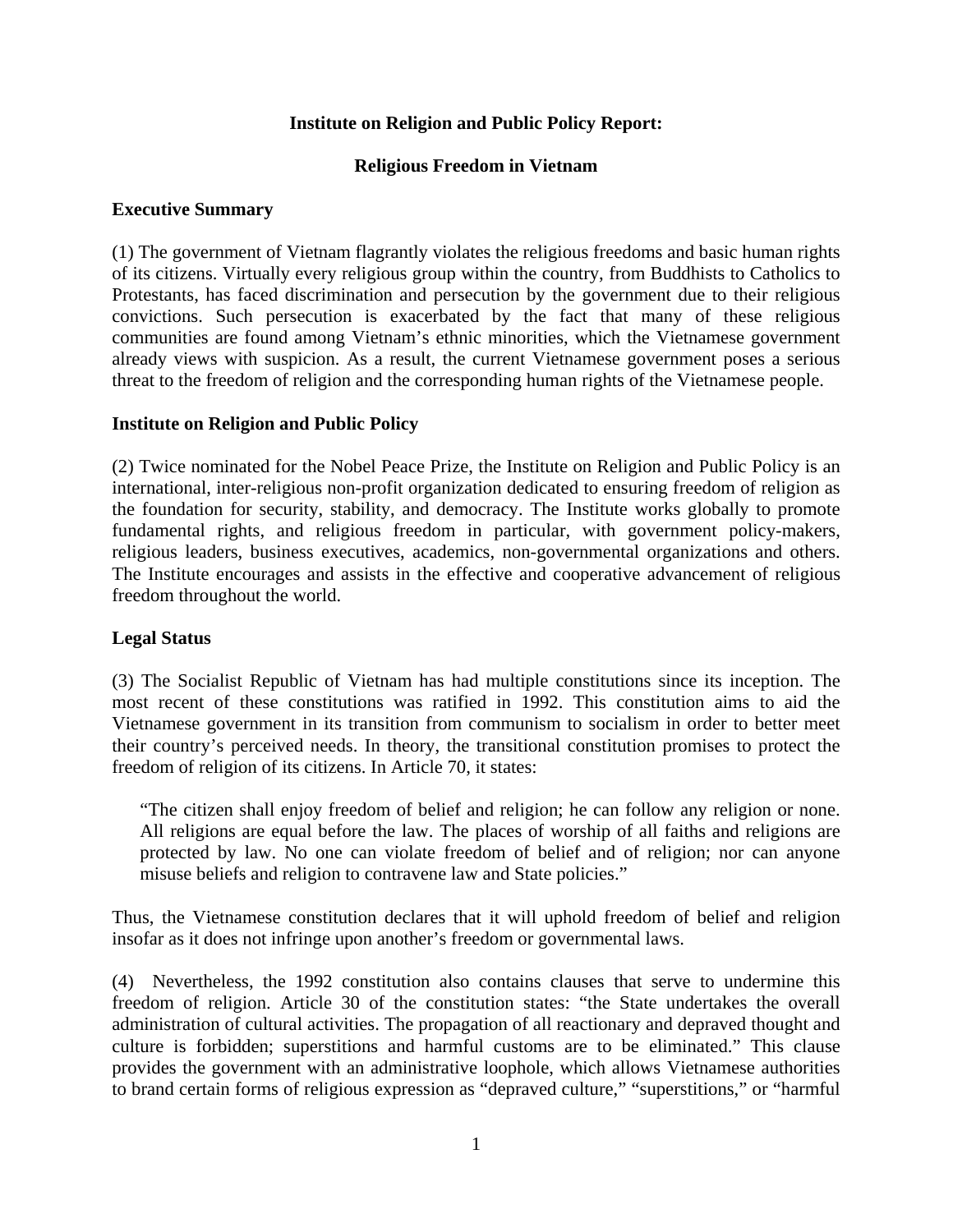customs." This article gives the government the constitutional power to discriminate against religious beliefs or groups without any specific, objective criteria.

(5) The discrepancy between the freedoms granted in Article 70 and the limitations set forth in Article 30 enables the government to claim that it honors religious freedom while simultaneously allowing it to discriminate against any religious belief that it finds unpalatable.

### **Official Instances of Government Abuse**

(6) Buddhists comprise the largest religious group in Vietnam. However, they have not escaped government harassment and oppression. The Unified Buddhist Church of Vietnam (UBCV) has been banned since 1981, when it refused to merge with the state-established Buddhist Church of Vietnam (BVC). Nevertheless, it has been estimated that the majority of Vietnamese are secretly affiliated with the UBCV. In May 2008, Ho Chi Minh officials interfered with the UBCV's peaceful preparations for the celebration of Vesak, an international feast honoring the birth of the Buddha. Authorities restricted the access of these Buddhists to the pagoda in Giac Hai and detained two monks for a number of hours under the suspicion that they were members of an "illegal organization" and "disturbing the public order." The monks were later released and able to participate in the celebration. However, this harassment is just one of many examples of the Vietnamese government's blatant disregard for religious freedom.

(7) In July 2008, internationally-recognized peace activist and Buddhist patriarch Thich Huyen Quang died at 87 after a lifetime of suffering, imprisonment, and internal exile at the hands of the Vietnamese government. Thich Huyen Quang was the former head of the UBCV. Throughout his lifetime, the leader refused affiliation with the state-controlled BVC which many consider simply a mouthpiece for the government's anti-religious agenda. During the former patriarch's funeral, government officials accused his followers of using the ceremony for politically subversive ends.

(8) Also in July 2008, influential Buddhist monk and human rights activist Tim Sakhorn was taken into custody by Vietnamese authorities. Sakhorn is known for his outspoken defense of the Khmer Krom, a predominantly Buddhist indigenous minority of which he is a member, and his leadership in their peaceful protests. Human rights observers have noted that the Vietnamese government has repeatedly confiscated land from this ethnic minority and has penalized them for their refusal to fully assimilate their distinctive form of Theravada Buddhism to the statesanctioned BCV form of Mahayana Buddhism. This past summer, the Vietnamese government extradited Sakhorn from Cambodia and convicted him on the ambiguous charge of "harming national unity." The government refused his right to legal counsel and has subjected him to a series of imprisonments.

(9) Catholics in Vietnam have also endured governmental discrimination during the past year. On September 19th and 21st, local police agents failed to intervene when large bands of thugs disrupted peaceful prayer vigils held by Catholic parishioners in Hanoi. The thugs ransacked chapels, destroyed church property, intimidated those present, and threatened to murder archbishops and other members of the clergy. Though present, the police agents did not protect the parishioners from these attacks nor attempt to arrest the perpetrators. When the archbishop of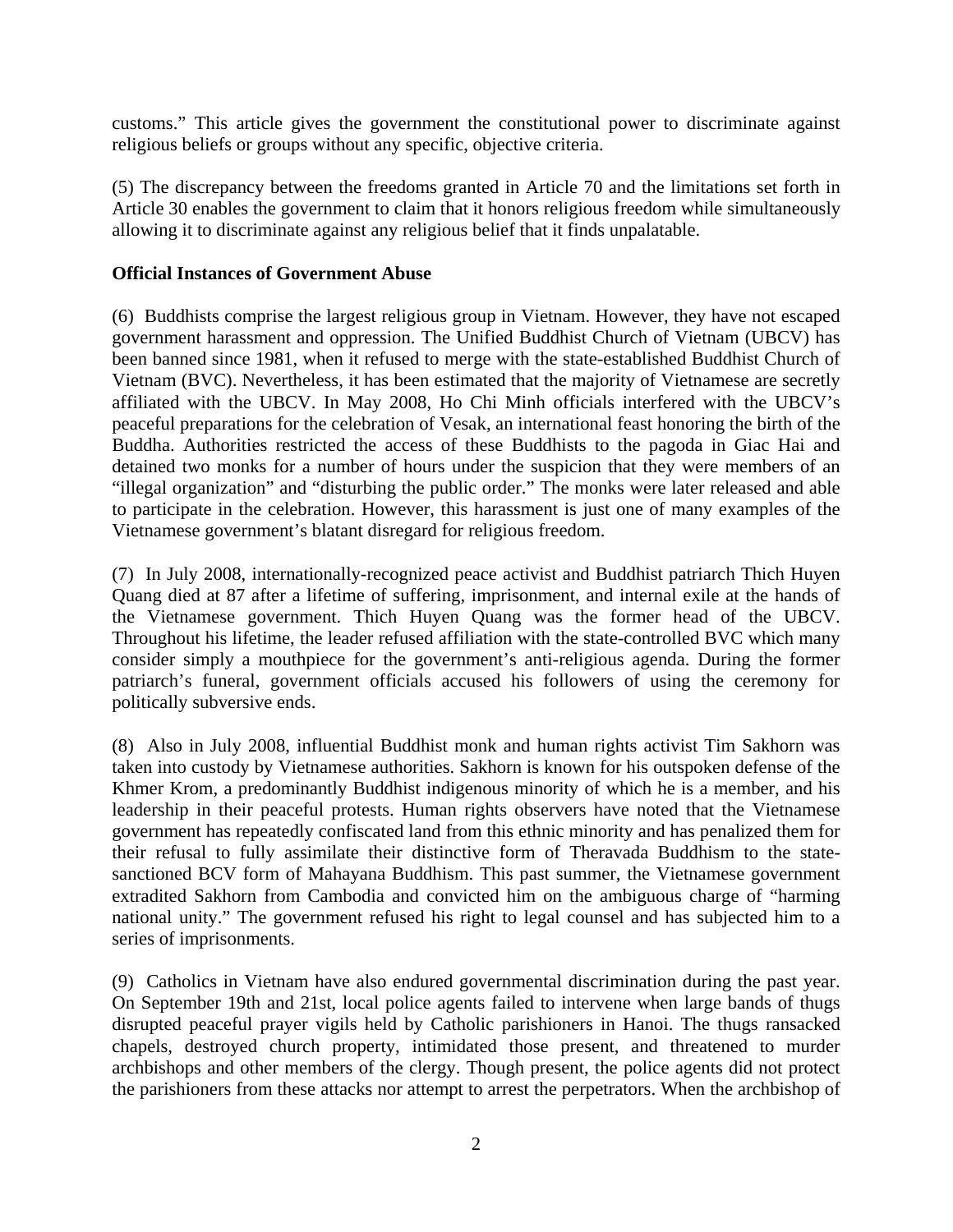Hanoi, Monsignor Joseph Ngo Quang Kiet, confronted the local authorities about the lack of police protection, the only response he received was accusations of wrongdoing. The chairman of Hanoi's People's Committee Nguyen The Thao refused to acknowledge any governmental failure and instead charged the archbishop and other parishioners with upsetting the public peace.

(10) Throughout September 2008, Hanoi Catholics have peacefully protested against the government's seizure of Thai Ha Parish property and land. Nevertheless, despite the parishioners' desire for peaceful dialogue, the Vietnamese government attempted to undermine the Catholic community by misrepresenting them to the public. The state-sponsored media misquoted clergy, parishioners, and even quoted dead or nonexistent Catholics in an effort to undermine public opinion. This disinformation has been coupled with threats of arrest and the intimidation of anti-riot squads.

(11) In October 2008, Hanoi authorities continued their campaign of disinformation, this time in an attempt to pit Catholics and Buddhists against one another. Instead of entering into dialogue with Catholics about the Thai Ha Parish property, deputy public security minister Nguyen Van Huong evaded the Catholic claims by stating the property "was maybe originally owned by Buddhists." Nevertheless, there is no legitimate documentation supporting that claim thus far. As the Venerable Thich Khong Tanh, current spokesman for the banned Unified Buddhist Church of Vietnam, lamented in an interview with the BBC: "It is clear that the government is reluctant to satisfy the legitimate aspirations of Catholics… Now they want to use Buddhists to confront the Catholics for them." In this way, the Vietnamese government fabricated Buddhist claims to the parish land in order to dismiss Catholic claims while also seeking to disrupt inter-religious cooperation in Vietnam.

(12) The Protestant community in Vietnam has been the target of a state-sanctioned campaign of harassment. In December 2005, Freedom House's Center for Religious Freedom obtained a document from the government of the Bac Quang district entitled "The Plan on Assigning Forces to Fight and Control the Individuals Who Lead Religious Propagation." The document contained the names of 22 Hmong Christians whose only crimes were preaching and evangelizing outside of public buildings. Likewise, in 2006, human rights groups discovered a document from the Vietnamese government's Central Bureau of Religious Affairs entitled Concerning the Task of the Protestant Religion in the Northern Mountainous Region (NMR). In this document, the government viewed the spread of Protestant Christianity as a problem that needs to be eradicated and sets forth "the goal of solving the need for religious belief and religion of the masses." The government document also explicitly aims, "to resolutely subdue the abnormally rapid and spontaneous development of the Protestant religion in the region." The document instructs government officials dealing with Protestant converts to "hold your ground and mobilize and persuade the people to return to their traditional beliefs." The methods for doing this are somewhat ambiguous. Nevertheless, given Vietnam's past record of human rights violations, it is not difficult to imagine what these methods could potentially entail.

(13) The Montagnards, a predominantly Protestant ethnic minority from the Vietnamese highlands, have been the subject of State persecution in large part due to their religious beliefs. During the past decade and into 2008, the Vietnamese government has periodically appropriated Montagnard land for State purposes. They have forcibly restrained and limited Montagnard